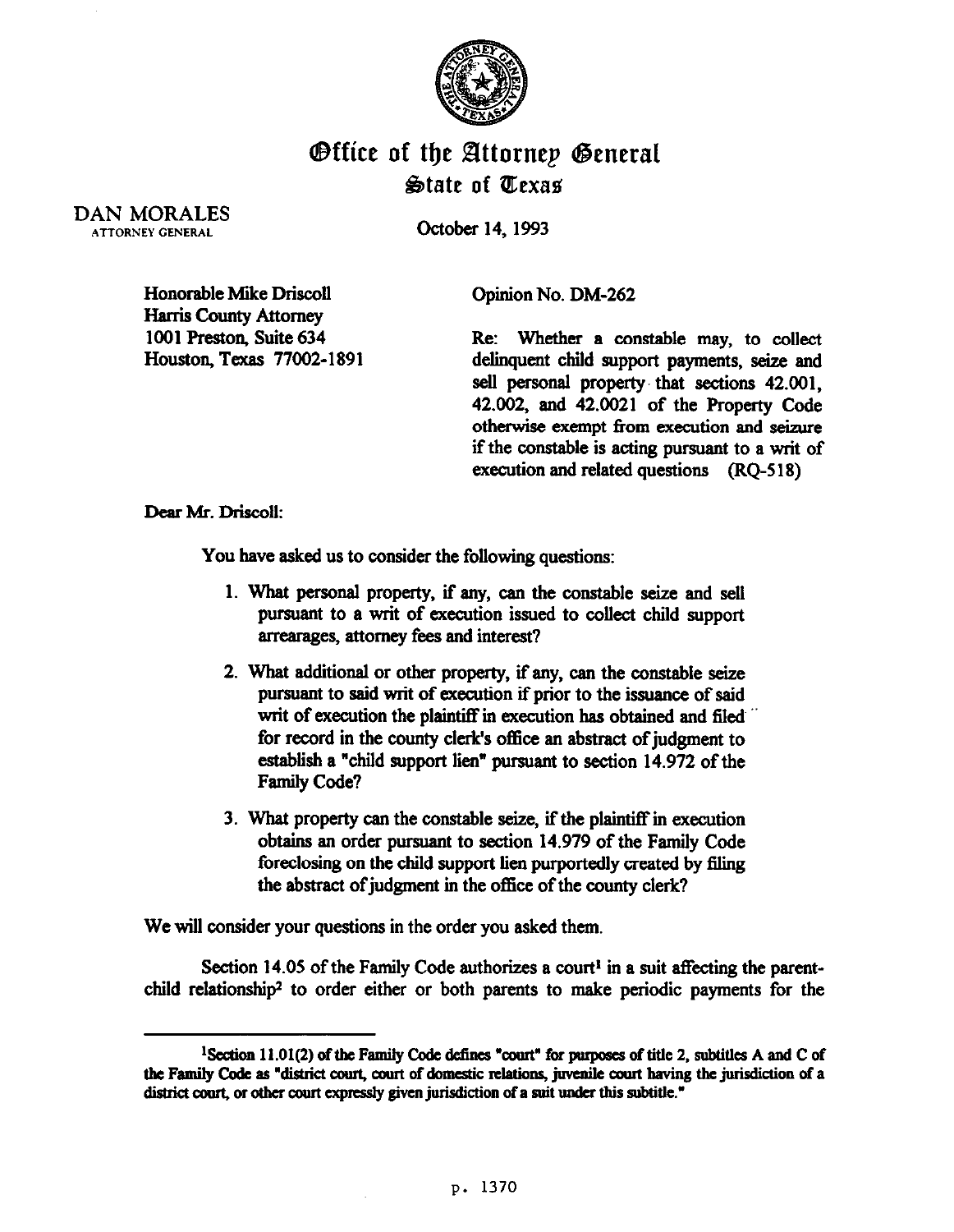support of the child generally until the child is eighteen years of age. If the obligor<sup>3</sup> fails or refuses timely to make a periodic payment, that fact "shall constitutes a final judgment" for all child support unpaid and owing, including interest calculated pursuant to section 14.34 of the Family Code. Fam. Code  $\S$  14.41(a). If the obligee<sup>4</sup> or obligor makes a proper motion, the court, after notice and hearing, must confirm the amount of child support in arrears and must render judgment against the obligor for the amount of child support unpaid and owing, including interest. *Id.* The obligee may enforce the judgment "by any means available for the enforcement of judgments for debts or by an order of the court requiring that income be withheld from the disposable earnings of the obligor in an amount sufficient to satisfy the judgment." *Id.; see id.* § 14.43 (specifying requirements for court order enforcing judgment through withholding of obliger's disposable earnings).

Execution is a process by which a court enforces its judgment by authorizing a sheriff or constable to seize property and cause its transfer or sale. TEX. R. CIV. P. 621, 622. To execute upon a judgment of the district court, the obligec must apply for a writ of execution at least thirty days after the day the judge signed the final judgment; thus, a court may issue an execution only on a valid, Gnal judgment. *Id.* rule 627; see *id.* rule 621. The writ of execution orders the sheriff or constable to, without delay, seize any and all of "the property of the defendant found within [the officer's] county that is not exempt from execution," to sell the property, and to apply the proceeds of the sale to the underlying debt. *Id.* rule 637 (emphasis added); see *id.* rules 639-643 (instructing how to levy on various types of property). The Texas Constitution and state statutes provide for the exemption from execution of certain real and personal property.

Article XVI, section 50 of the Texas Constitution expressly protects the homestead of a family or of a single adult person from forced sale for the payment of all debts, with certain exceptions irrelevant here. See also Tex. Const. art. XVI,  $\S$  51 (delineating homestead). The legislature has codified the constitutional homestead The legislature has codified the constitutional homestead exemption in chapter 41, subchapter A of the Property Code. With regard to personal property, article XVI, section 49 of the Texas Constitution authorixes the legislature to "protect by law from forced sale a certain portion of the personal property of all heads of families, and also of unmarried adults, male and female." Article XVI, section 49 by itself thus does not exempt any personal property from execution; instead, the legislature has

<sup>&</sup>lt;sup>2</sup>For purposes of title 2, subtitles A and C of the Family Code (of which chapter 14 is a part), "suit affecting the parent-child relationship" includes "a suit brought under this subtitle in which the... support of a child[ $] \ldots$  is sought." Fam. Code  $\S$  11.01(5).

<sup>&</sup>lt;sup>3</sup>Section 11.01(9) of the Family Code defines "obligor" as "any person required to make payments under the terms of a support order for a child."

<sup>&#</sup>x27;An **'obligee" is "any person or entity entitled to receive payments under an order of child**  support [including] an agency of this state or of another jurisdiction to which a person has assigned his or her right to support." Fam. Code  $\S$  11.01(10).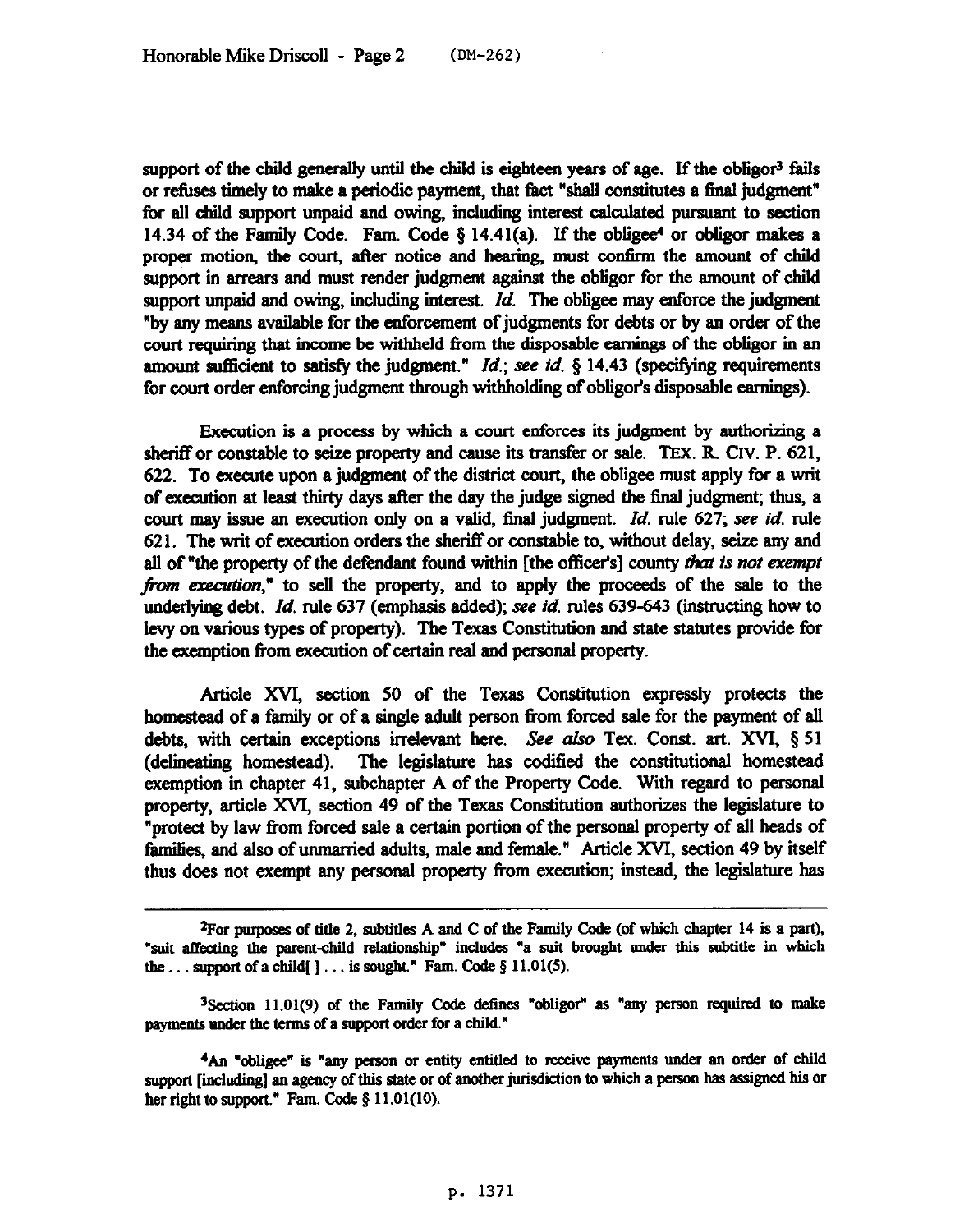provided, in sections 42.001,42.002, and 42.0021 of the Property Code, a specific list of personal property exempt from attachment, execution, or seizure. Significantly for your questions, however, section 42.005 of the Property Code provides that sections 42.001, 42.002, and 42.0021 do not apply to a *child support lien established* **pursuant to chapter**  14, subchapter F of the Family Code.

The Property Code does not define "child support lien." However, pursuant to chapter 14, subchapter F of the Family Code (sections 14.971- 14.983), a child support lien attaches to all of an obligor's nonhomestead real property<sup>5</sup> and to all of the obligor's personal property not exempt under the Texas Constitution, "including all claims for negligence, personal injury, or workers' compensation" that the obliger owns on or after the date on which the lien attaches. Fam. Code  $\S$  14.972(b), (c). The lien attaches when the claimant<sup>6</sup> files one of two documents--either an abstract of judgment<sup>7</sup> or a child support lien notice<sup>8</sup> for past due child support--with:

> (1) the county clerk of any county in which the obligor is believed **to** own nonexempt real or personal property or in the county in which the obligor resides;

> (2) the clerk of the court in which a claim, counterclaim, or suit by the obliger is pending, provided that a copy of the lien is mailed to the attorney of record for the obliger. and

<sup>7</sup>An obligee or his or her attorney or agent may prepare an abstract of judgment after a court has found the obligor to be in arrears. See Prop. Code § 52,002(b). The abstract of judgment must contain, among other things, the names of the plaintiff and defendant; the number of the suit in which the court rendered the judgment; and the amount of the balance due, if any, for child support arrearage. Id. § 52.003. The person who prepares the abstract of judgment must verify it. Id. § 52.002(b).

<sup>8</sup>Any claimant may prepare a child support lien notice. Fam. Code  $\S$  14.973(b). At the least, the lien notice must contain the components specified in section 14.973(a) of the Family Code, including, among other things, the style, docket number, and identity of the court having continuing jurisdiction of the child support cause; the name, address, and, if available, the birth date, driver's license number, and social security number of the obligor; and the amount of child support arrearage the obligor owes together with the date the court rendered its order or issued the writ that determined the arrearage. Id.  $\S$  14.973(a); see also id. § 14.973(b) (providing that claimant may include in notice any other information claimant deems necessary). The person preparing the lien notice must verify it. Id.

<sup>&</sup>lt;sup>5</sup>A child support lien does not attach to a homestead exempt under the Texas Constitution or section 41.001 of the Property Code. Fam. Code § 14.972(b).

<sup>&</sup>lt;sup>6</sup>For purposes of chapter 14, subchapter F of the Family Code, "claimant" means "a person who claims to be the beneficiary of a [child support] lien." Fam. Code § 14.971(a)(1); see also id.  $\S$  14.971(a)(2) (defining "lien"). In this opinion, we will use "claimant" and "obligee" interchangeably, but we do not mean to suggest that the two terms necessarily are synonymous.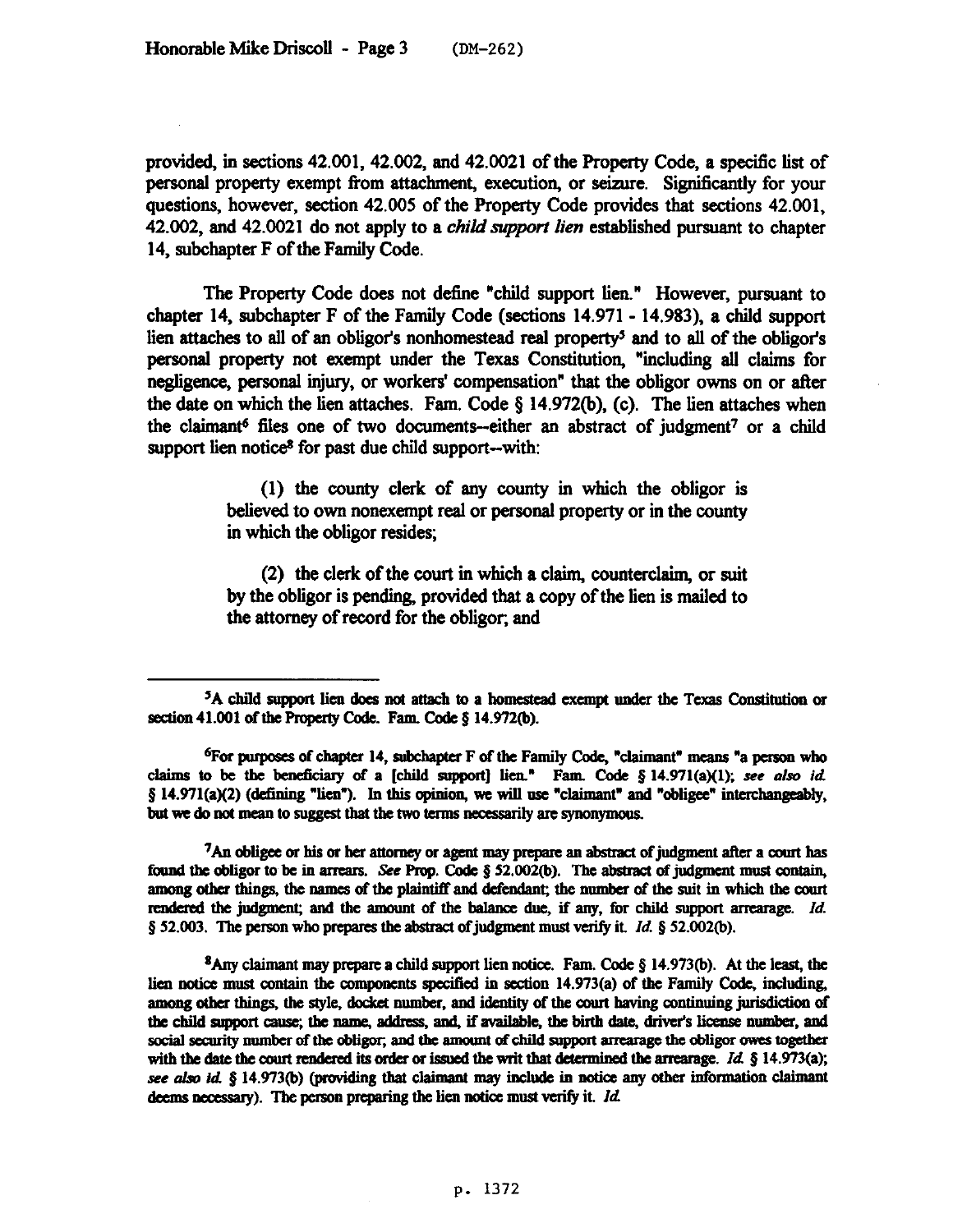*(3)* any attorney who represents the obliger in a claim or counterclaim which has not been filed with a court.

## *Id 5 14.974.*

Significantly, a claimant may create a child support lien with or without judicial action, and the child support lien may or may not be supported by a judgment. If a court already has determined that an obligor is in arrears on his or her child support payments, the claimant may perfect the child support lien by filing in accordance with section 14.974 of the Family Code either an abstract of judgment or a child support lien notice. See Fam. Code  $\S$  14.972(a), 14.973(a)(4), (5). If the court determined that the obligor is in arrears and determined the amount of arrears, but for some reason failed to include a money judgment in its order, a claimant may perfect the child support lien only by filing a child support lien notice. *Id.* § 14.973(a)(4). Additionally, a claimant may perfect the child support lien only by filing a child support lien notice if no court has determined that the obligor is in arrears but an administrative determmation of an arrearage exists in a writ of withholding issued pursuant to section 14.45 of the Family Code. *Id* 

Your first question requires us to consider whether, given that section 42.005 of the Property Code states that sections 42.001,42.002, and 42.0021 of the Property Code are inapplicable to a *child support lien*, a constable may levy a writ of execution on personal property that sections 42.001,42.002, and 42.0021 exempt from execution.9 We conclude that the constable may not. As we have discussed above, a child support lien attaches only when a claimant tiles either an abstract of judgment for past due child support or a child support lien notice. A child support lien does not attach by virtue of a claimant's obtaining a writ of execution. Thus, a constable levying on a writ of execution for a child support arrearage may levy only on personal property of the obligor that sections 42.001, 42.002, and 42.0021 do not exempt from execution.

In your second question, you ask whether the constable may seize additional property if, prior to the time the court issues a writ of execution, the obligee has filed in the county clerk's office an abstract of judgment.<sup>10</sup> As discussed *supra*, once a claimant files an abstract of judgment with an appropriate county clerk, a child support lien attaches to all nonhomestead real property in that county as well as all personal property not exempt under provisions of the Texas Constitution. See Fam. Code  $\S$  14.972(a), (b), (c). Pursuant to section 42.005 of the Property Code, a child support lien attaches to personal

<sup>&</sup>lt;sup>9</sup>We assume for purposes of this opinion that Constable Abercia, about whom you specifically ask, is an official authorized to levy upon a writ of execution in the fact situation you described. See Local Gov't Code § 86.021.

<sup>&</sup>lt;sup>10</sup>We assume that the county clerk's office to which you refer is in a county in which the obligor is believed to own nonexempt real or personal property or in the county in which the obligor resides. See **Fam. Code \$ 14.974.**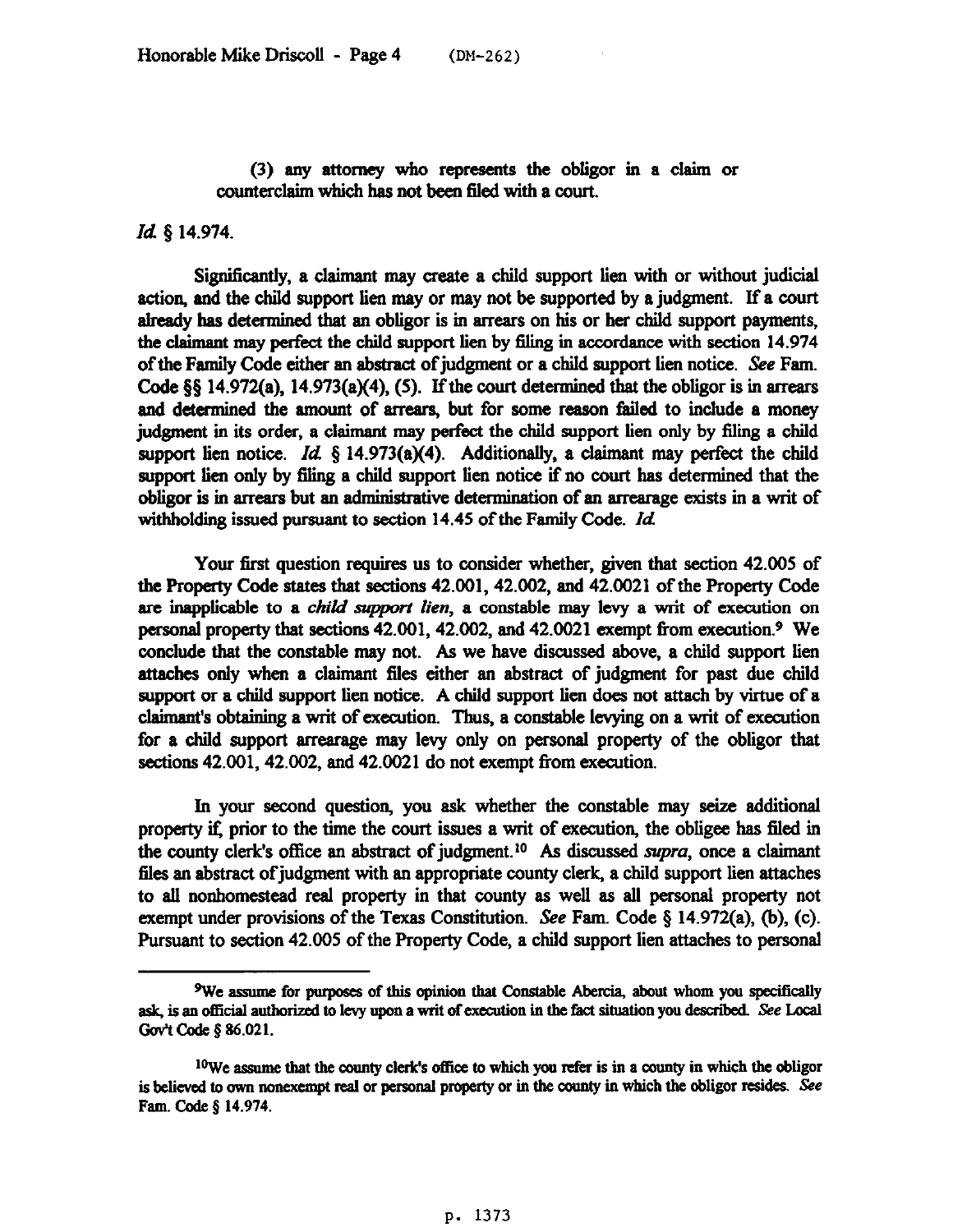property that sections 42.091, 42.002, and 42.0021 of the Property Code otherwise exempt from execution or seizure.

Your second question requires us to construe section 14.979(a) of the Family Code, which provides as follows:

> When a *child support lien notice* has been filed under this subchapter, an action to foreclose a lien on nonexempt real or personal property *may* be brought in the district court of the county in which the property is or was located and the lien was filed. [Emphasis added.]

On its face, section 14.979(a) applies only to a child support lien predicated upon the filing of a child support lien notice; it does not apply to a child support lien predicated upon the filing of an abstract of judgment. You argue, however, that section  $14.979(a)$  also should apply to a child support lien predicated upon the filing of an abstract of judgment. This would require us to add to section 14.979 the words "abstract of judgment," so that section 14.979(a) would read, "When a child support lien notice or *abstract of judgment* has been filed . . . , an action to foreclose . . . may be brought." If we construe section  $14.979(a)$  as you suggest, then a constable may not seize additional property if, prior to the time the court issues a writ of execution, the obligee has filed in the county clerk's office an abstract of judgment unless the obligee also has prevailed in a foreclosure proceeding. We decline to construe section 14.979(a) in this manner.

We must presume that every word the legislature excluded from a statute was excluded for a purpose. *Cameron v. Terrell & Garrett, Inc.*, 618 S.W.2d 535, 540 (Tex. 1981). We may insert additional words into a statute only when it is necessary to effectuate the clear legislative intent. *Id.* In our opinion, the legislature chose to exclude "abstract of judgment" because to require a claimant to institute a foreclosure proceeding when the claimant already had obtained an abstract of judgment would be superfluous. We believe, as well, that section 14.979(a) does not require a claimant to institute a foreclosure proceeding on a child support lien predicated upon the filing of a child support lien notice if the claimant filed the child support lien notice subsequent to obtaining a valid, final court judgment that the obligor is in arrears and that determines the amount of the arrearage.

Foreclosure is the process by which a lien holder may become entitled to possess or sell property subject to the lien to satisfy a debt or obligation. Rule 309 of the Texas Rules of Civil Procedure provides generally for the foreclosure of liens. Under rule 309, a judgment for the foreclosure of a lien "shall be... that an order of sale shall issue to any sheriff or any constable within the State of Texas, directing him to seize and sell the same as under execution, in satisfaction of the judgment." Accordingly, we note that any holder of a child support lien may institute a foreclosure proceeding on the lien, regardless of whether the lien is predicated upon the filing of an abstract of judgment or a child support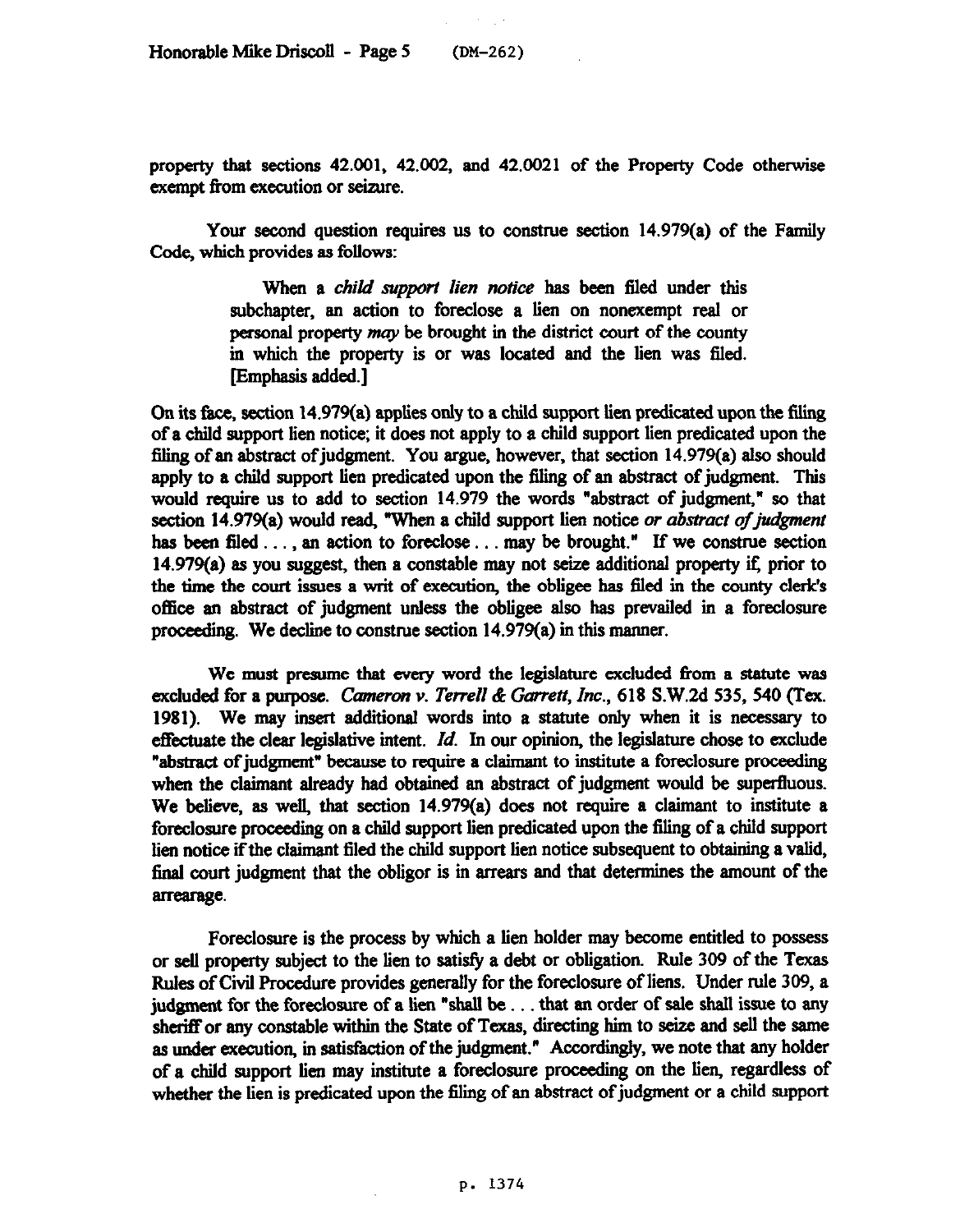lien notice. If the lien holder prevails in the foreclosure proceeding, the judgment "shall be that the [daimant] recover his debt, damages and costs." TEX. R CIV. P. 309. To satisfy the judgment, the court shall issue an order of sale "to any sheriff or any constable within the State of Texas, directing him to seize and sell the same as under execution." *Id.* (Emphasis added.) Furthermore, the court shall order the sheriff or constable to, "as in case of ordinary executions," satisfy the debt out of any other of the obliger's property if the property to which the lien attaches is not found or is insufticient. *Id.* 

The primary purpose of a foreclosure proceeding under section  $14.979(a)$  of the Family Code is to provide a judicial forum to decide whether an obligor is in arrears on the payment of child support. when a claimant has created a child support lien by filing either an abstract of judgment or a child support lien notice based upon a valid, fmal judgment, however, a court already has determined that the obligor is in arrears and the amount of child support the obligor owes. In fact, the only defensive issue an obligor may raise at such a foreclosure proceedmg is a claim of satisfaction. Rule 630 of the Texas Rules of Civil Procedure, however, mandates that an execution upon a judgment for a sum of money must specify the sum actually due when the court issues the writ of execution. Furthermore, if a writ of execution misstates the amount actually due on the judgment, the obligor may file a claim for injunctive relief. See Civ. Prac. & Rem. Code  $\S 65.011$ .

Requiring a claimant to institute a foreclosure proceeding on a child support lien predicated upon the Sling of an abstract of judgment or a child support lien notice based upon a valid, final court judgment simply would require the court once again to determine that the obliger is in arrears and the amount of child support the obligor owes. On the other hand, requiring a claimant to foreclose upon a child support lien predicated upon the filing of a child support lien notice not based upon a valid, final court judgment is not superfluous; no court has yet validly and finally determined that the obligor is in arrears and the amount of the arrearage. Consequently, we do not believe that the legislature intended to require a claimant to initiate foreclosure proceedings on a child support lien established by the filing of an abstract of judgment or a child support lien notice based upon a valid, final court judgment. Thus, in answer to your second question, a constable may seize all of an obliger's nonhomestead real property and all of the obliger's personal property pursuant to a writ of execution if, prior to the issuance of the writ of execution. the claimsnt has obtained and filed for record in the county clerk's office an abstract of judgment. The claimant need not institute a foreclosure proceeding in compliance with section 14.979(a) of the Family Code.

Finally, you ask what property the constable may seize if the claimant has not only filed an abstract of judgment, thereby establishing a child support lien, but also foreclosed on the lien in accordance with section 14.979(b)(2) of the Family Code and has thereby obtained an order requiring the constable to levy execution to satisfy the lien, costs, and attorney's fees. As we stated above, under rule 309 of the Texas Rules of Civil Procedure, any holder of a child support lien may foreclose on the lien, regardless of the method by which the lien attached. Assuming that the court properly conducted a hearing and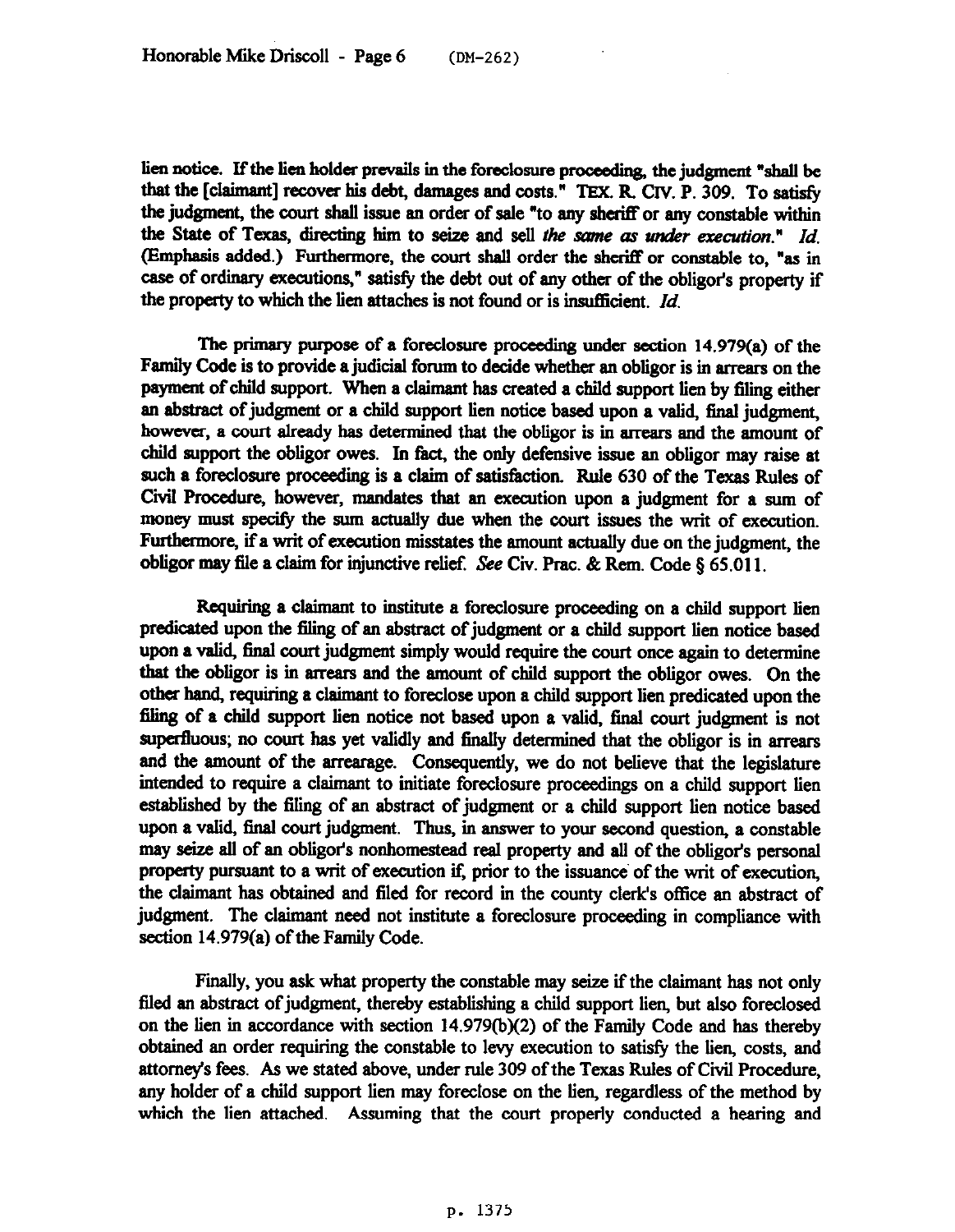rendered judgment, the court's order authorizes the constable to seize all of the obligor's nonhomestead real property and all personal property, even that personal property that sections 42.001, 42.002, and 42.0021 of the Property Code otherwise exempt from attachment, execution, and seizure.

## **SUMMARY**

Pursuant to a writ of execution issued to collect child support arrearages, attorney fees, and interest, a constable may seize only that personal property of the obligor that sections 42.001, 42.002, and 42.0021 of the Property Code do not exempt from execution.

Rule **309** of the Texas Rules of Civil Procedure authorizes any holder of a child support lien to foreclose on the lien, regardless of whether the lien attached upon the tiling of an abstract of judgment or a child support lien notice. On the other hand, section 14.979(a) of the Family Code requires a claimant to foreclose on the child support lien only if the lien attached by virtue of the filing of a child support lien notice that was not based on a valid, final court judgment finding the obligor in arrears and determining the amount of the arreamge. Section 14.979(a) does not require a claimant to foreclose on a child support lien that is predicated upon the 6ling of an abstract of judgment or a child support lien notice based upon a valid, final court judgment. Thus, if, prior to the issuance of the writ of execution, the claimant obtained an abstract of judgment and filed it for record in the appropriate county clerk's office thereby creating a child support lien, the constable may seize all of a child support obliger's nonhomestead real property and all of the obliger's personal property. Likewise, if a claimant chooses to institute foreclosure proceedings upon a child support lien predicated upon the filing of an abstract of judgment, the constable may seize all of a child support obliger's nonhomestead real property and all of the obliger's personal property.

Very truly yours, Dan Mombs

DAN MORALES Attorney General of Texas